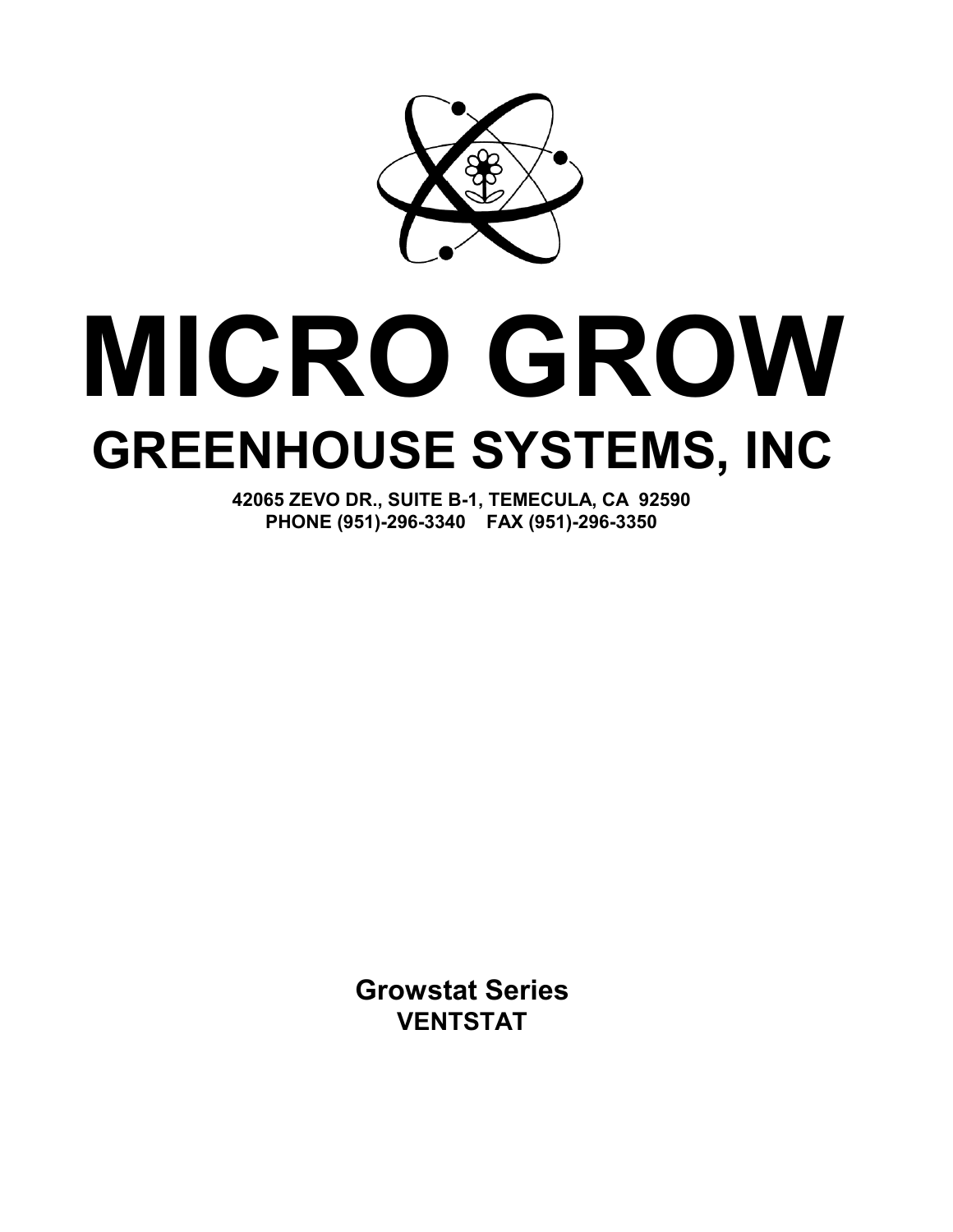# **GENERAL INSTALLATION PROCEDURES**

#### PANEL MOUNTING

Mount the control panel in an accessible location. Make sure that the location is free of vibration and in close proximity to the devices being controlled. Always consider voltage drop of electrical current when locating the control panel. Securely mount the panel.

#### SWITCHING CONTACTORS AND RELAYS

The control panel will operate the greenhouse equipment via load contactors and load relays **. ALL RELAYS AND LOAD CONTACTORS USED MUST HAVE A SURGE SUPPRESSOR INSTALLED ACROSS THE COIL OF THE RELAY OR LOAD CONTACTOR**. These surge suppressors are readily available from Micro Grow Greenhouse Systems, Inc. All load contactors and relays are also readily available from Micro Grow Greenhouse Systems, Inc. To decide which to use, follow this guide:

#### **LOAD CONTACTORS**:

Exhaust fans, pad pumps, horizontal air flow fans, heating pumps, fan jets, large heaters, crop lighting, and all other larger electrical loads over 1/6 H.P.

#### **LOAD RELAYS:**

Signal switching such as the small control lines for gas fired heaters, control lines for vent and shade system controls, small loads such as motorized shutters, other loads up to 1/6 H.P.

#### **CUSTOM CONTACTOR AND RELAY PANEL AVAILABLE**

A custom-built load contactor and load relay panel is available from Micro Grow Greenhouse Systems, Inc. This panel will contain all of the required switching apparatus for your project, as well as a correctly sized machine tool transformer. Contact Micro Grow Greenhouse Systems, Inc. for pricing and availability.

#### **TRANSFORMERS**

The control panel will be powered by a 24 VAC transformer. It is most important to use a MACHINE TOOL TYPE. A Machine Tool Transformer is a heavy-duty variety that will allow for high inrush currents that are associated with the use of load contactors and relays. Micro Grow Greenhouse Systems, Inc. stocks these types of transformers. Use no smaller than a 50 VA Machine Tool Transformer. For a system that has more than three load contactors connected, use a 100 VA Machine Tool Transformer.

#### ELECTRICAL CIRCUITS

The electrical circuit that feeds the machine tool transformer must have no other loads connected to it. This will prevent damaging surges from other related electrical devices. Follow all local and national codes in the connection of all of the greenhouse equipment. Always allow for voltage drop conditions. Always consider that the greenhouse is a wet environment. Always follow the code rulings for disconnect switches and over-current devices on greenhouse equipment. USE A QUALIFIED AND LICENSED ELECTRICIAN AT ALL TIMES.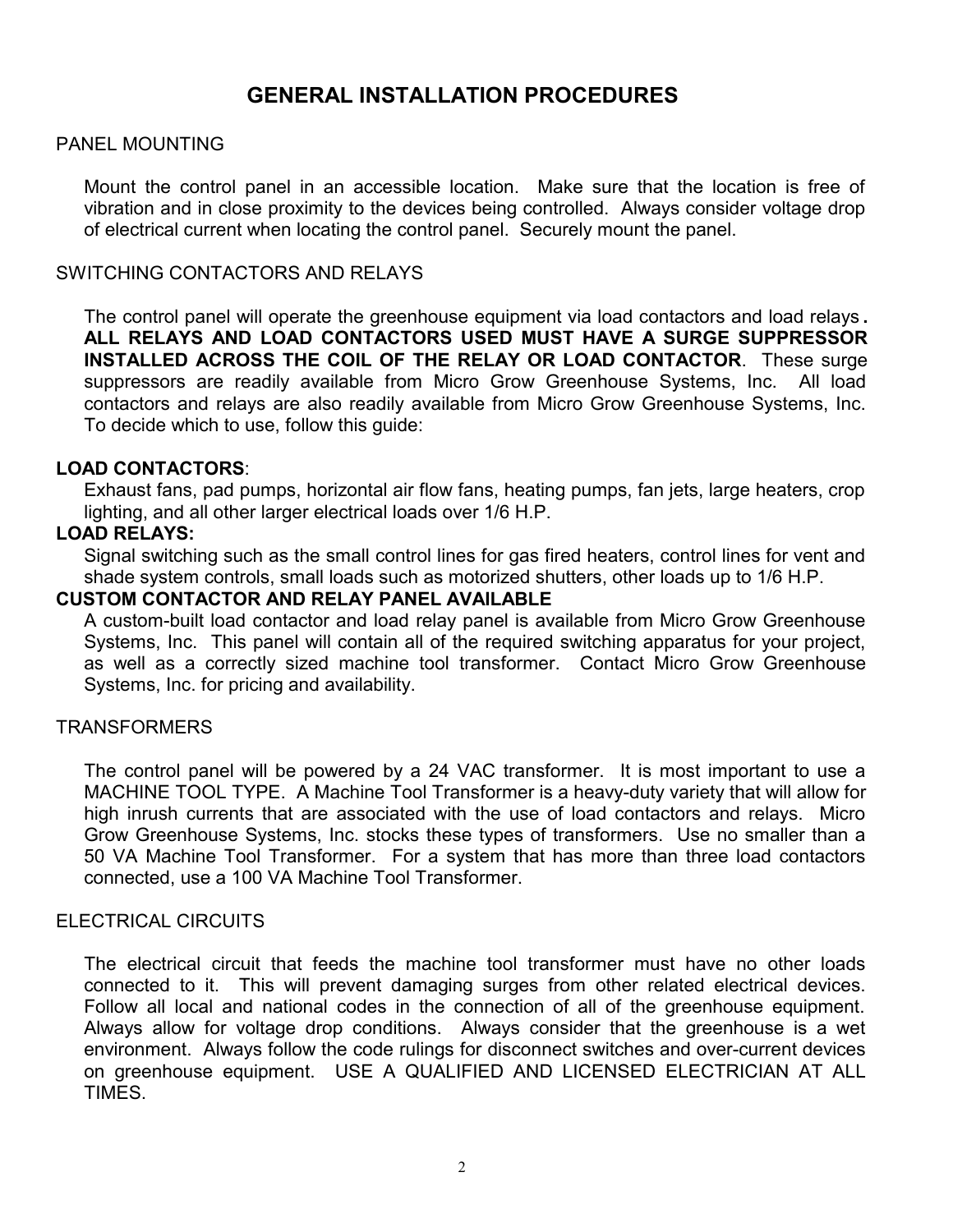#### WIRING METHODS

Always use stranded wire when connecting cables or conductors to the actual circuit board of the control panel. This will allow flexibility. Use no smaller than #18 gauge, stranded wire for all outputs. Use no smaller than the recommended wire size of stranded cable for inputs (generally #22 gauge).

#### SENSOR CONDUCTORS:

Route sensor conductors separately from control conductors. This is very important so as to reduce electrical interference. Never route sensor conductors in conduits used for other voltages. This is in violation of the electrical code and will cause dangerous interference to the control system. Always locate the actual sensor in the center of the range that is being controlled for accurate readings. Do not allow the sensor to come in contact with any greenhouse structure member such as a post that would give off any radiated heat and cause a false temperature reading. Do not locate the sensor where a particular piece of equipment would cause false readings, such as a heater blowing directly on the sensor. Mount all wind/rain sensor in a clear area, free of any wind obstructions.

#### CONTROL CONDUCTORS:

Route all control conductors separately from sensor conductors. This is very important so as to reduce electrical interference. Control conductors maybe routed in conduits that contain other power system wiring only if the insulation material on the conductors is the same as the power system wiring. Consult the national electrical code or local codes if in doubt about the insulation ratings of the wire in use. Remember, always use a qualified and licensed electrician.

#### VENT SYSTEMS, SHADE SYSTEMS, ROLL UP CURTAINS

When connecting a vent system, shade system or roll up curtain ventilation system to the control panel, you must use a separate control box designed for that particular vent or shade system. These are readily available from Micro Grow Greenhouse Systems, Inc. Generally these separate control boxes feature over-current protection for the particular motor on the vent or shade system, provisions for direct limit switch connections, and a manual means of operating the vent or shade system independent of the main control system. These separate control boxes will connect the main control system either directly through the outputs of the control system, or they will require control relays for interconnection to the main control system. Consult the individual instructions that come with the vent or shade controls for detailed information.

#### SYSTEM TESTING

It is always important to completely and fully test the electrical system by energizing circuits and verifying equipment operations before automatically operating the equipment from the control panel. This would include setting all of the vent and shade limit switches at the individual control panels.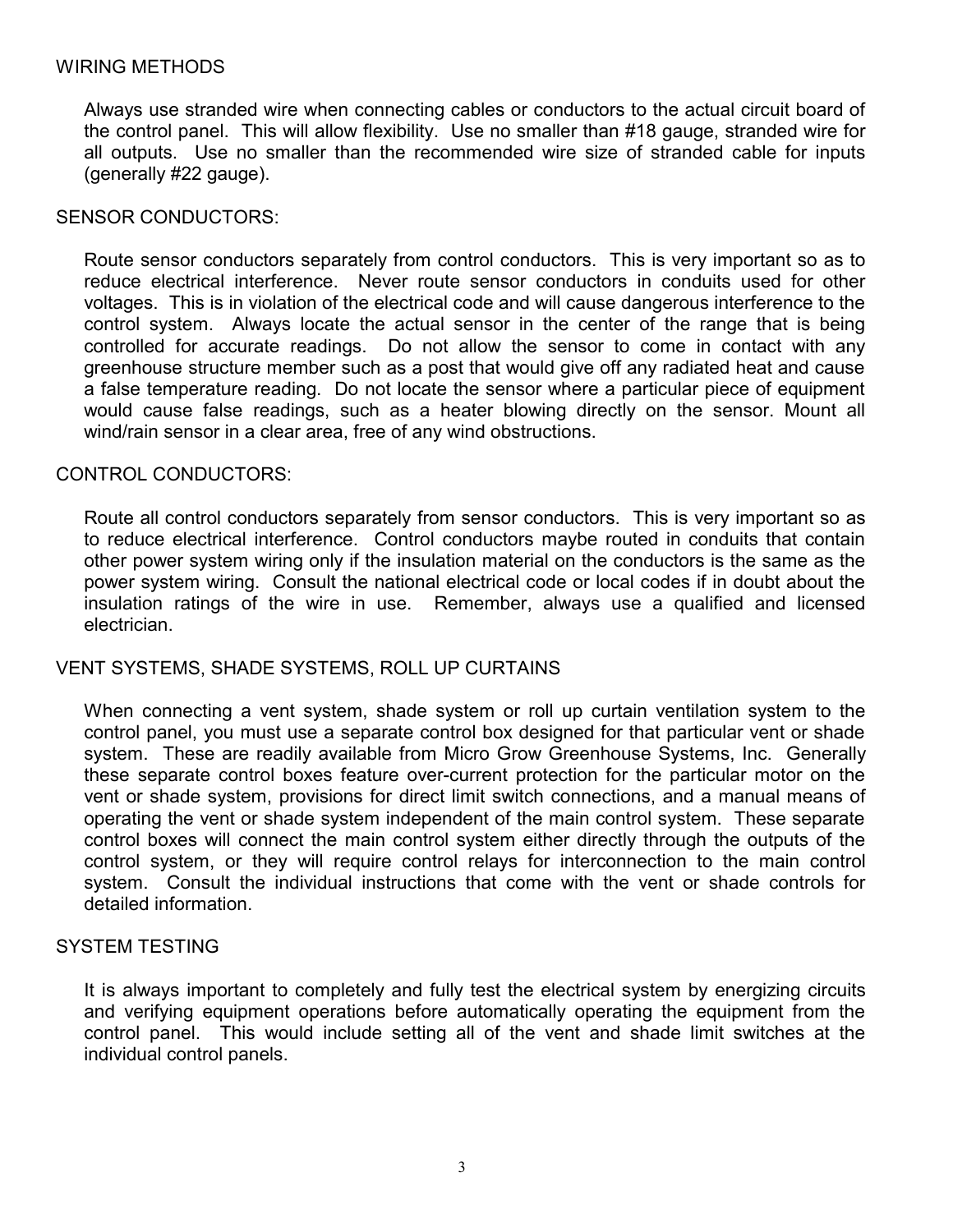# **Ventstat Operation and Configuration**

#### Features:

- ` Safe, Low Voltage Operation (24VAC)
- ` Large, Easy-to-Read Front Panel LCD Display
- ` Digital Accurate Microprocessor-based Control System
- <sup>

•</sup> Easy-to-Use Front Panel Program Switches
- <sup>

■</sup> Manual Over-ride switches for all Outputs
- <sup>

•</sup> Weatherproof, Clear Face Enclosure with Lockable Cover
- ` High/Low Sensor Memory for the Past 24Hours
- <sup>

•</sup> Separate Day, Night and DIF Setpoints
- <sup>

■</sup> Digital 24 Hour Internal Clock
- <sup>

•</sup> Optional Weatherstation Over-ride Connections
- ` Includes Precision Temperature Sensor
- <sup><sup>●</sup> Includes Photocell</sup>

#### Description:

The Ventstat control operates one set (open/close) of roof vents, side vents roll-up curtains or retractable roofs. It will operate in up to eight stages without using inter-stage mercury switches.

#### **Configuration:**

#### **Hook Sensors**

#### **Verify Switch settings,**

#### Set Temperature:

**1.** Depress the **SET** switch once. The **TEMPERATURE** indicator will be on. Use the **VALUE** switch to set the correct desired setting. This will be the day mode setting. Depress the **SET** switch again to light the **NIGHT** indicator along with the **TEMPERATURE** indicator. Set the desired night level here.

2. (If DIF is not used, this instruction will not apply) If DIF is being used, the temperature setting for the DIF time period will be set next. Continue to depress the **SET** switch until the **"DIF**" appears on the display. The control will show the DIF temperature. Use the **VALUE** switch to set the desired DIF temperature.

3. Return to the run mode by toggling the **RUN** switch up.

#### To Check High and Low History:

The control will automatically track the high and low readings for the past 24 hours for both inputs. To check them, depress the **SET** switch until the word **"HIGH"** appears in the display. The control will automatically indicate the highest reading for the past 24 hours. Depress the **SET** switch until the word **"LO"** appears in the display. The control will automatically indicate the highest reading for the past 24 hours. If you would like to reset these values, depress **VALUE** switch once while the system is in the high and low mode. The system will however automatically update these readings continuously.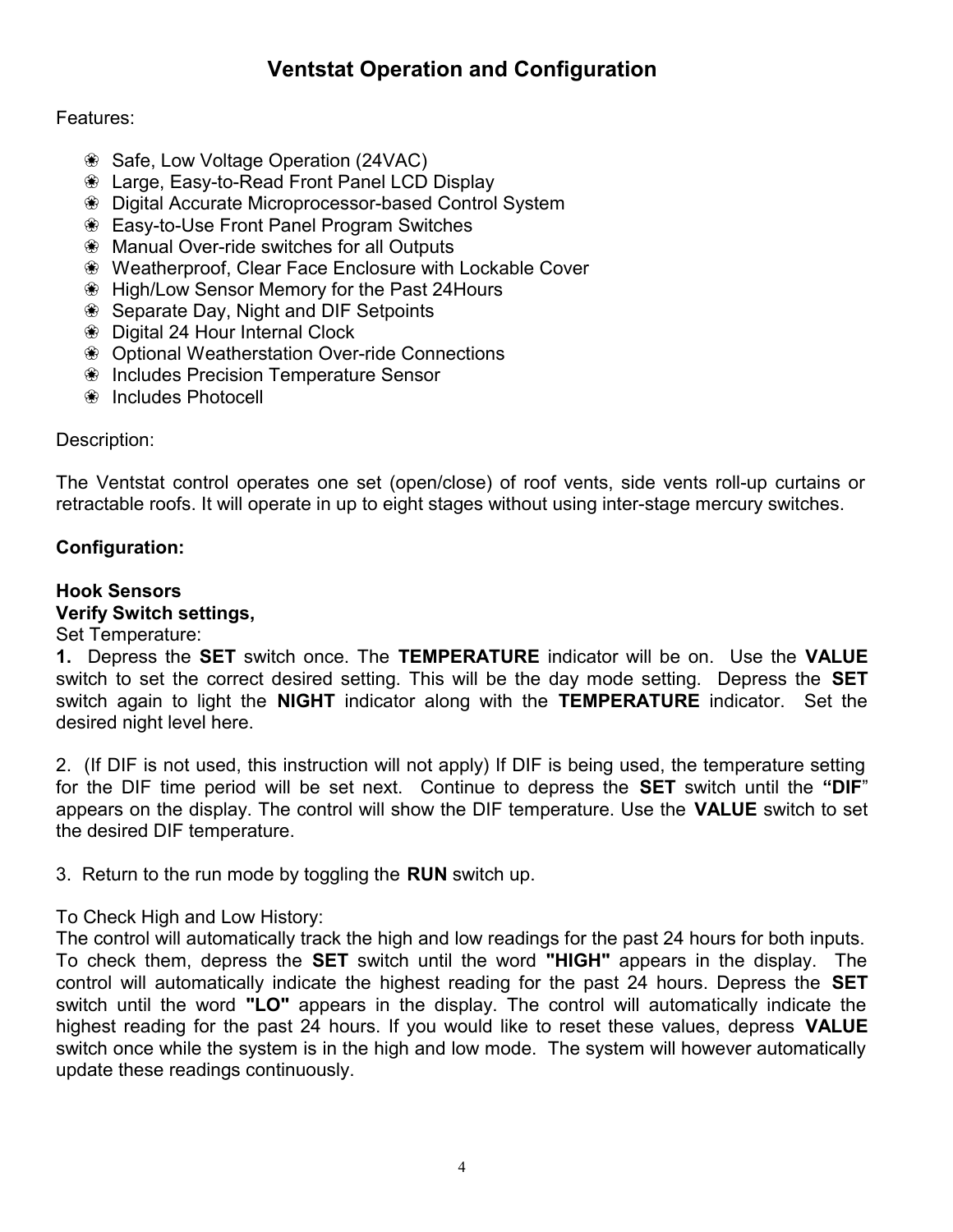To Set the Vent Timing:

1. Continue to depress the **SET** switch until the word **"OPEN"** appears on the display. The control will be switching between the word **"OPEN"** and the opening time of the vent. The opening time of the vent is the time in minutes and seconds to take the vent to go from fully closed to fully open. Use the **VALUE** switch to raise or lower the flashing value. The first value will be minutes. Depress the **SET** switch again to set the seconds.

#### To Set the Vent Positions:

1. Continue to depress the **SET** switch until the **POSITION** indicator is on. The display will be showing the 1st position and the percentage open for the vent. Use the **VALUE** switch to raise or lower the flashing value. Entering a value greater than 95 percent open will assume that no more stages in vent opening are to be entered. Depress the **SET** switch to adjust the next stage of opening. Continue until all desired stages, up to eight, are entered.

## To Set the Vent Override Position.

1. (If Vent Override Input is not used, this instruction will not apply) Continue to depress the **SET** switch until the display shows **Or OP** on the display. The display will be flashing the maximum allowed position of the vent during an override. Use the **VALUE** switch to raise or lower the flashing value.

#### To Set the Clock:

1. Continue to depress the **SET** switch until the **SET TIME** indicator is on. The item to be set will be flashing. Use the **VALUE** switch to raise or lower the flashing value. The first value will be hours. Depress the **SET** switch again to set the minutes, and once more to set if it is AM or PM.

## To Set the Day and Night Mode Times:

The control can detect night automatically with the use of an external photocell. If no photocell is connected, it will use the internal 24 hour time clock. You can also use a combination of both if desired.

1. Continue to depress the **SET** switch until the **SET DAY MODE** indicator is on. If a photocell is connected to the system, adjust the hours setting till the word **"PHO"** appears in the display. If a photocell is not connected, a time can be set. Use the **VALUE** switch to change the setting.

2. Depress the **SET** switch again and repeat the above procedure to **SET NIGHT MODE**. If you do not want the NIGHT mode to be used, adjust the hours setting until **"OFF"** appears in the display.

## To Activate the DIF Mode

The Growstat has a built in DIF mode of operation. The DIF mode is used to control plant growth based on a temperature differential between the day and night modes. The Growstat allows the user to set a special time for this mode. For truly automatic operation, a photocell should be used to automatically detect the actual sunrise time.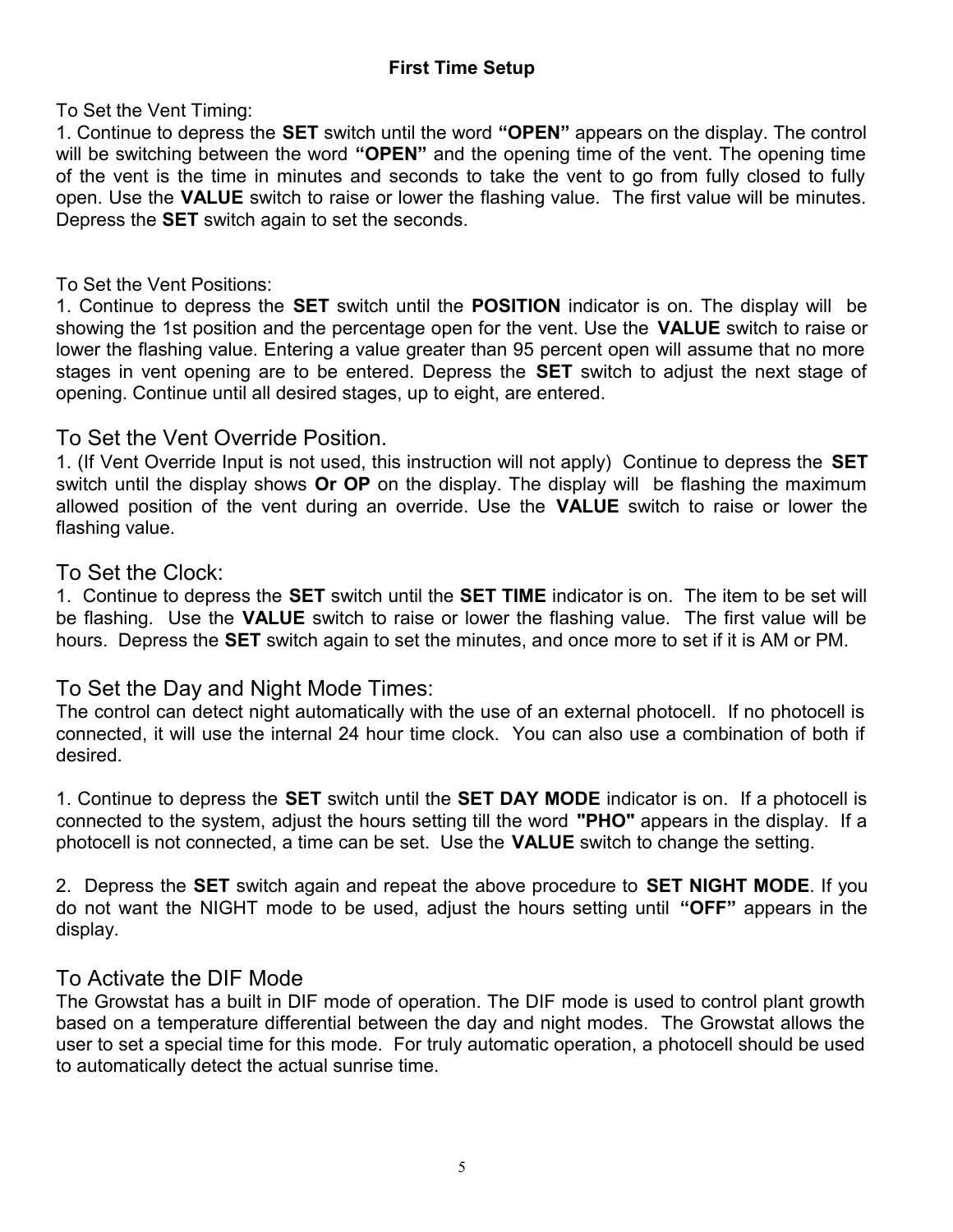To set the DIF time period:

1. Continue to depress the **SET** switch while the **SET TIME** indicator is on while the **DIF** indicator is also lit. the word **"OFF"** will be shown. This means that the DIF mode is disabled. By toggling the **VALUE** switch, a number proceeded by a negative sign will be shown (**-8.0** example). This will be the number of hours before sunrise, or before the set day mode time that the Growstat will use to enter the DIF mode. Set any value in .5 hour increments desired. After this negative number is set, depress the **SET** switch again. A number will appear without a negative sign in front of it (**2.0** example). This will be number of hours after sunrise or after the set day mode that the Growstat will use to exit the DIF mode.

2. Return to the run mode by toggling the **RUN** switch up.

#### To Calibrate the Control:

The control can be calibrated easily. Calibration is best performed in the early or late hours to prevent the interaction of the solar influence. Using a good mercury or digital thermometer and hydrometer, obtain the value to calibrate the control to.

1. Continue to depress the **SET** switch until the **CALIB** is on the display. The first number to appear afterwards is the temperature. Use the **VALUE** switch to change the setting.

2. Depress the **SET** switch again and repeat the above procedure to set the humidity reading. Return to the run mode when finished.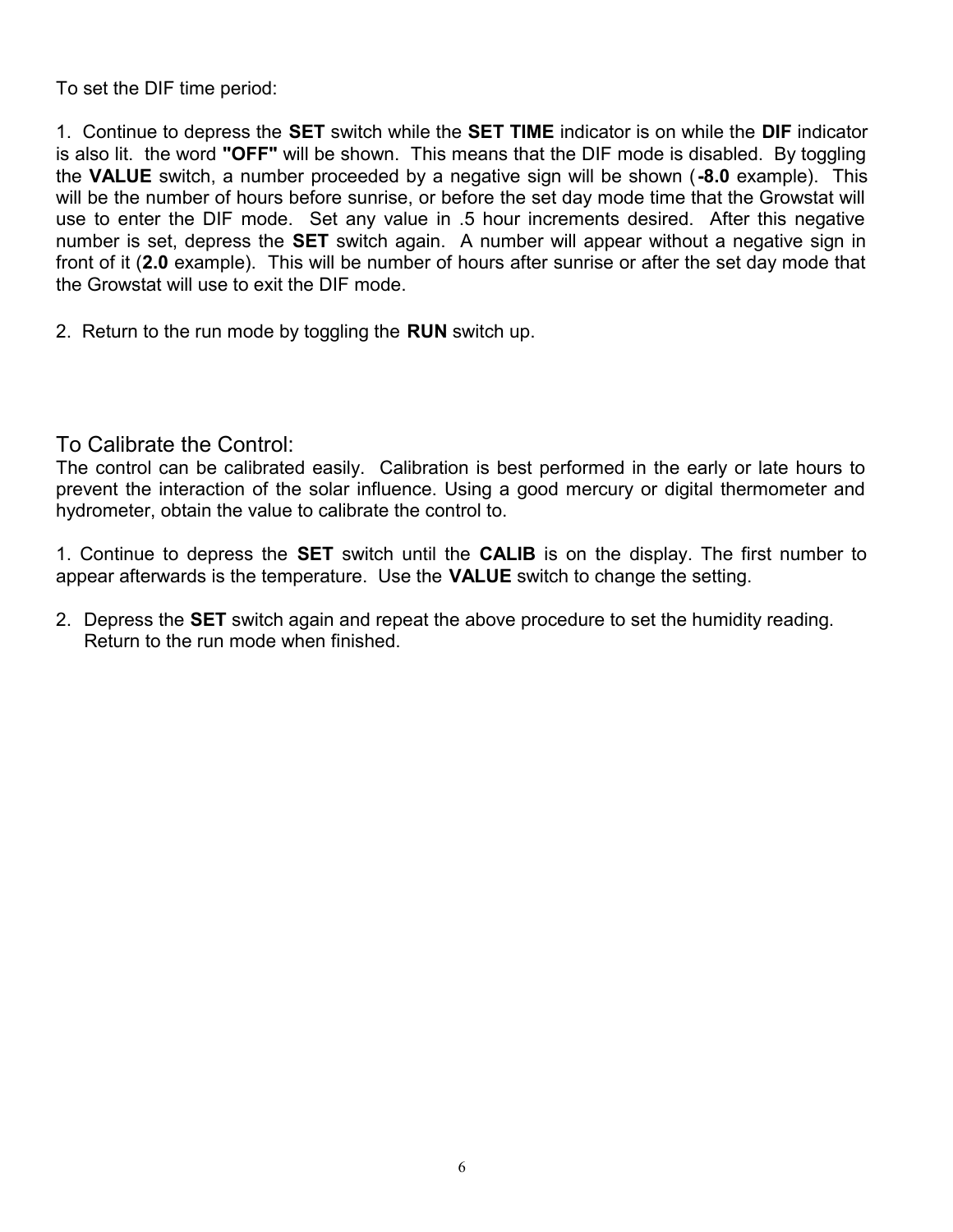# DIP SWITCH SETTINGS

| <b>TEMPERATURE MODE</b>                   |                                 |                            |                               | <b>TIME DELAY</b> |         |          |             |  |  |
|-------------------------------------------|---------------------------------|----------------------------|-------------------------------|-------------------|---------|----------|-------------|--|--|
| # 1 OFF                                   | <b>FAHRENHEIT</b>               |                            | #7 OFF                        |                   |         | #8 OFF   | 2 SECONDS   |  |  |
| #1 ON                                     | <b>CENTIGRADE</b>               |                            |                               | # 7 ON            |         | $#8$ OFF | 30 SECONDS  |  |  |
|                                           |                                 |                            |                               | #7 OFF            | $#8$ ON |          | 60 SECONDS  |  |  |
| <b>PHOTOCELL</b>                          |                                 |                            |                               | #7 ON             |         | #8 ON    | 120 SECONDS |  |  |
| # 2 ON                                    | PHOTOCELL IN USE                |                            |                               |                   |         |          |             |  |  |
| $#2$ OFF<br>NO PHOTOCELL                  |                                 |                            | <b>SAFETY TIME DELAY</b>      |                   |         |          |             |  |  |
|                                           |                                 |                            | $#9$ OFF                      |                   |         | #10 OFF  | NOT USED    |  |  |
|                                           | <b>TEMPERATURE DIFFERENTIAL</b> |                            |                               | #9 ON             |         | #10 OFF  | 6 SECONDS   |  |  |
| $#3$ OFF                                  | #4 OFF                          | 1 DEGREE                   |                               | #9 OFF            |         | #10 ON   | 10 SECONDS  |  |  |
| $#3$ ON                                   |                                 | #4 OFF 2 DEGREES           |                               |                   |         |          |             |  |  |
| $\#3$ OFF $\#4$ ON                        |                                 | 3 DEGREES                  | <b>TEMPERATURE SEPARATION</b> |                   |         |          |             |  |  |
| $#3$ ON                                   | #4 $ON$                         | 4 DEGREES                  |                               | #11 OFF           |         | #12 OFF  | 1 DEGREE    |  |  |
|                                           |                                 |                            | #11 ON                        |                   |         | #12 OFF  | 2 DEGREES   |  |  |
| <b>DIF ENABLE</b>                         |                                 |                            |                               | #11 OFF           |         | #12 ON   | 3 DEGREES   |  |  |
| $# 5$ OFF                                 | DIF NOT IN USE                  |                            | #11 ON                        |                   | #12 ON  |          | 4 DEGREES   |  |  |
| DIF IN USE<br># 5 ON                      |                                 |                            |                               |                   |         |          |             |  |  |
|                                           |                                 |                            |                               |                   |         |          |             |  |  |
| <b>OVERRIDE POSITIONING</b>               |                                 |                            |                               |                   |         |          |             |  |  |
| <b>MAXIMUM POSITION ALLOWED</b><br>#6 OFF |                                 |                            |                               |                   |         |          |             |  |  |
| #6 ON                                     |                                 | <b>GO TO THAT POSITION</b> |                               |                   |         |          |             |  |  |
|                                           |                                 |                            |                               |                   |         |          |             |  |  |

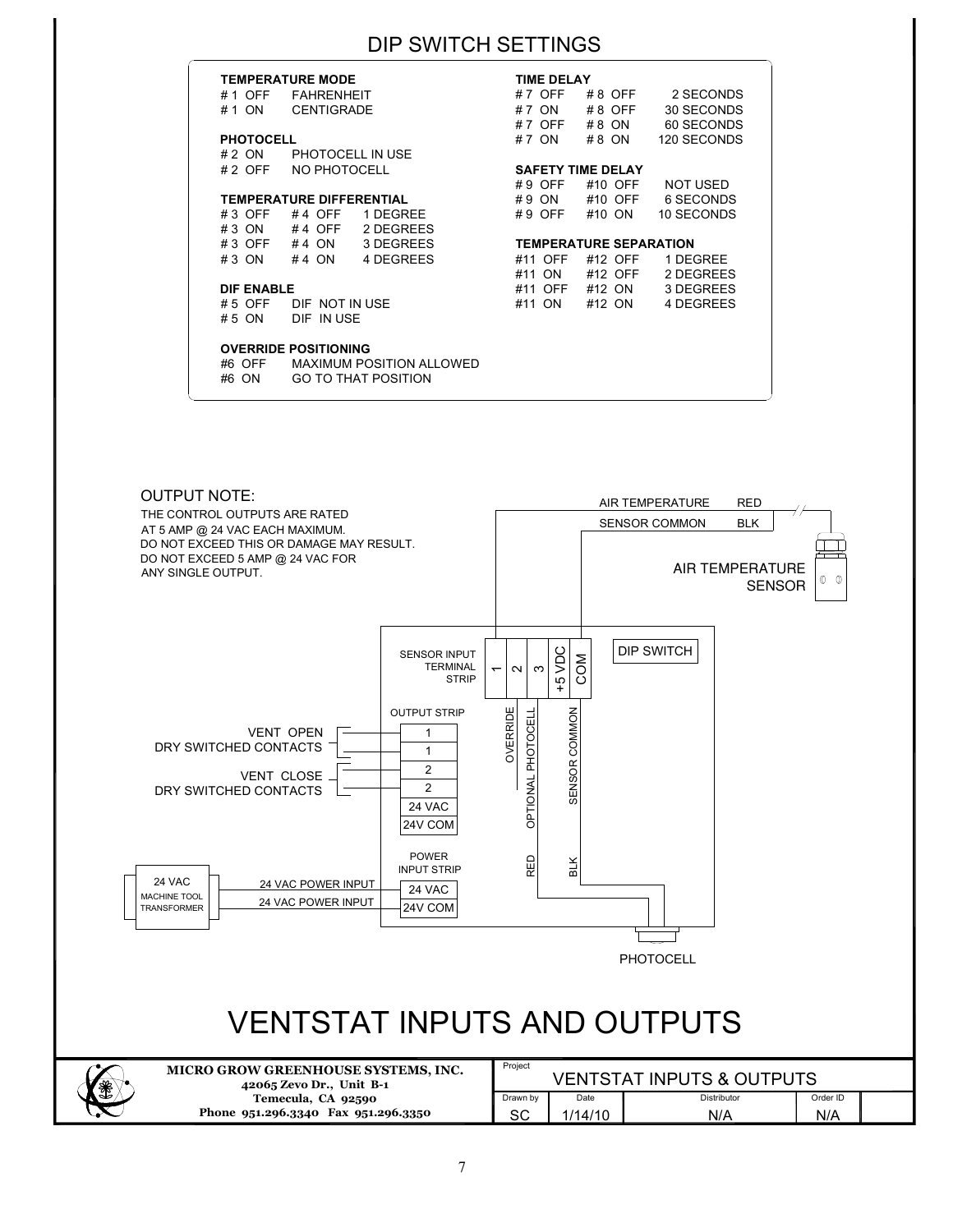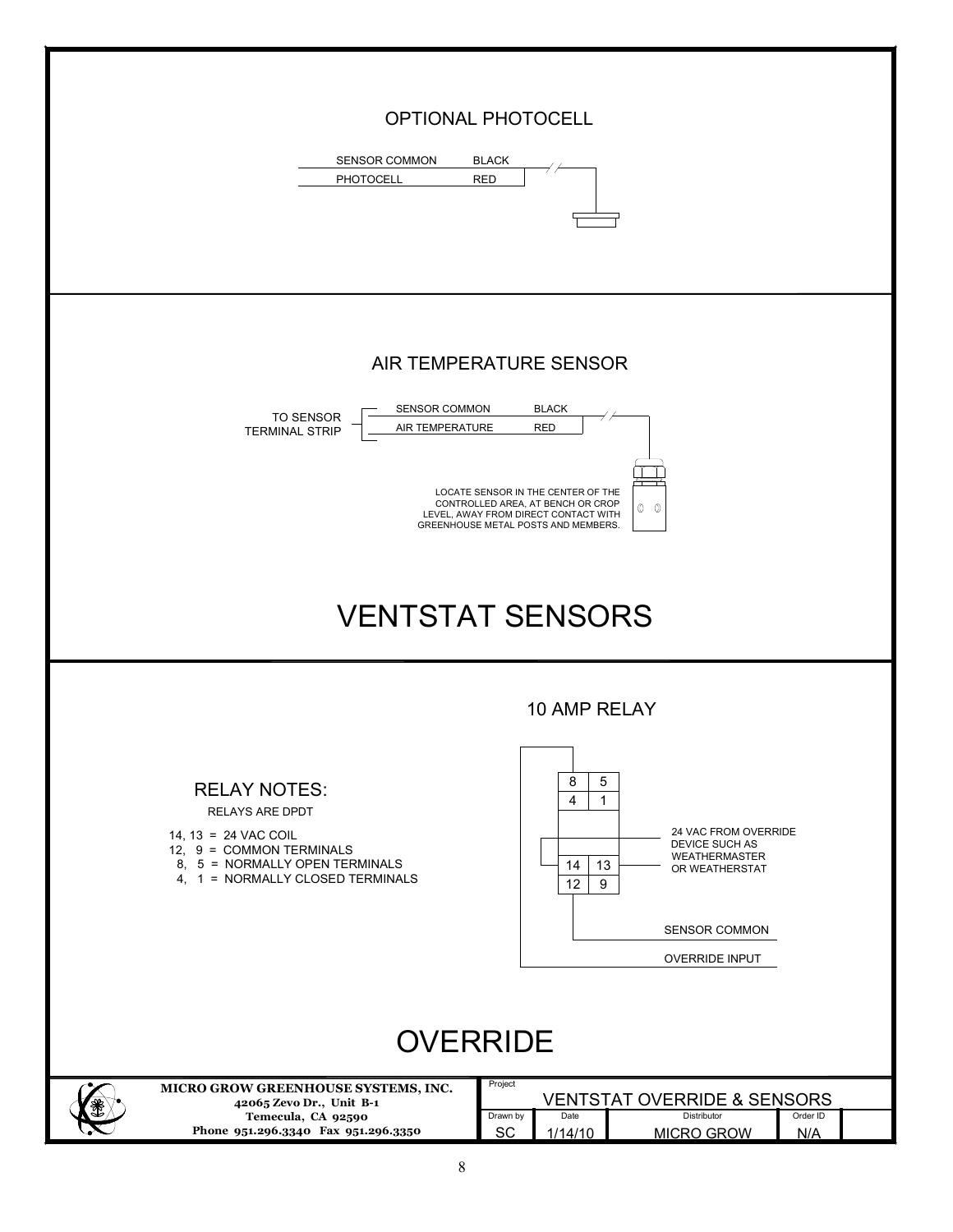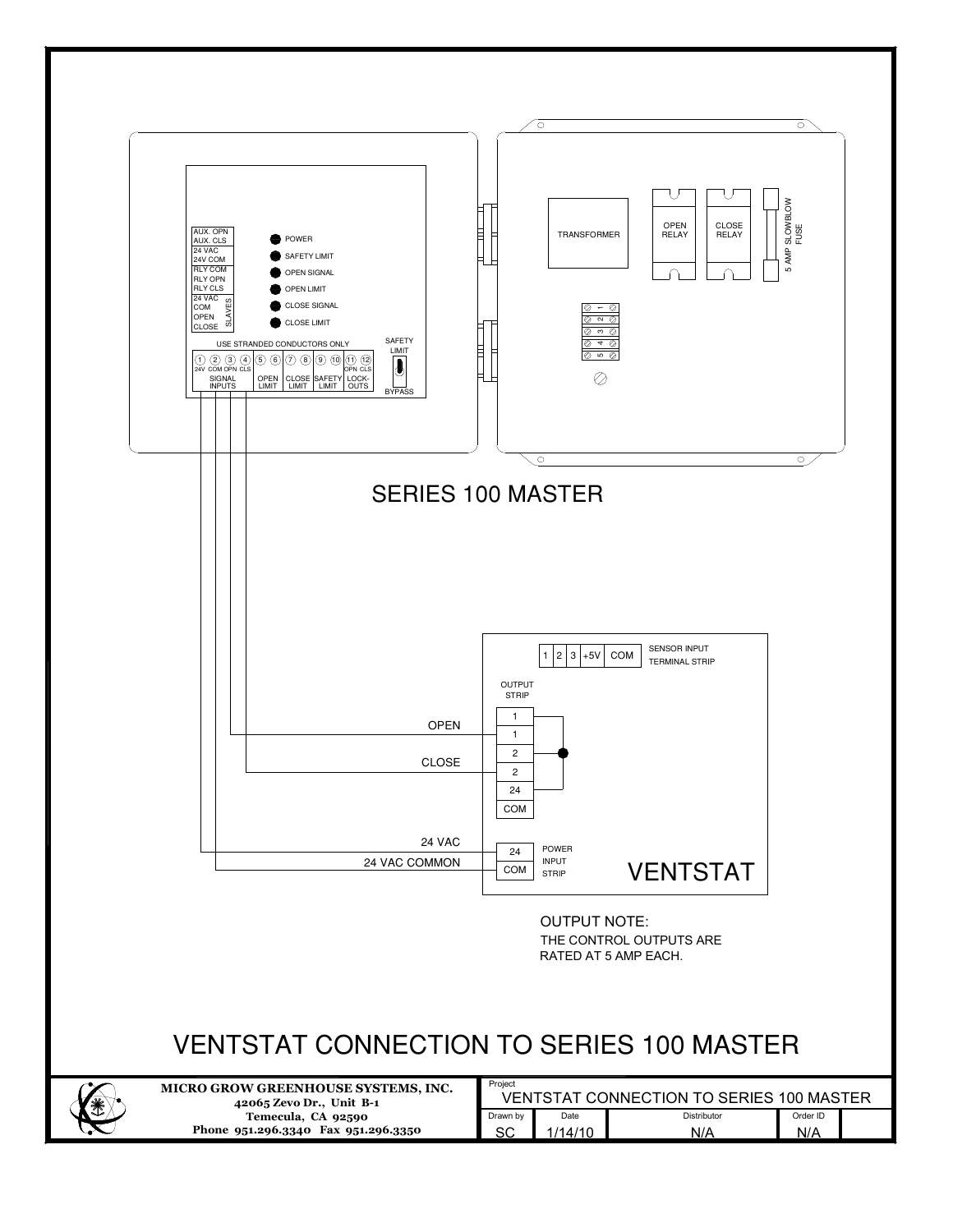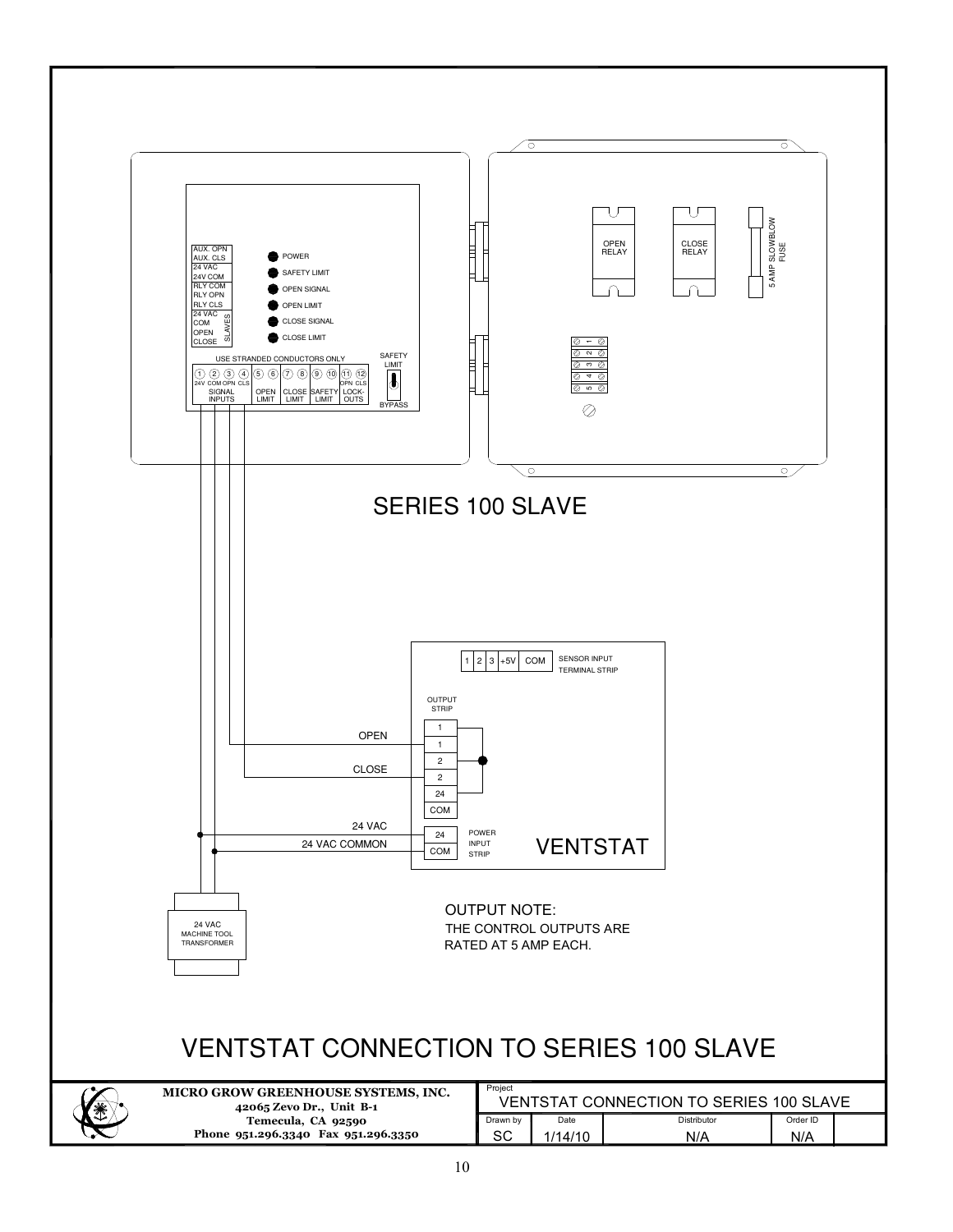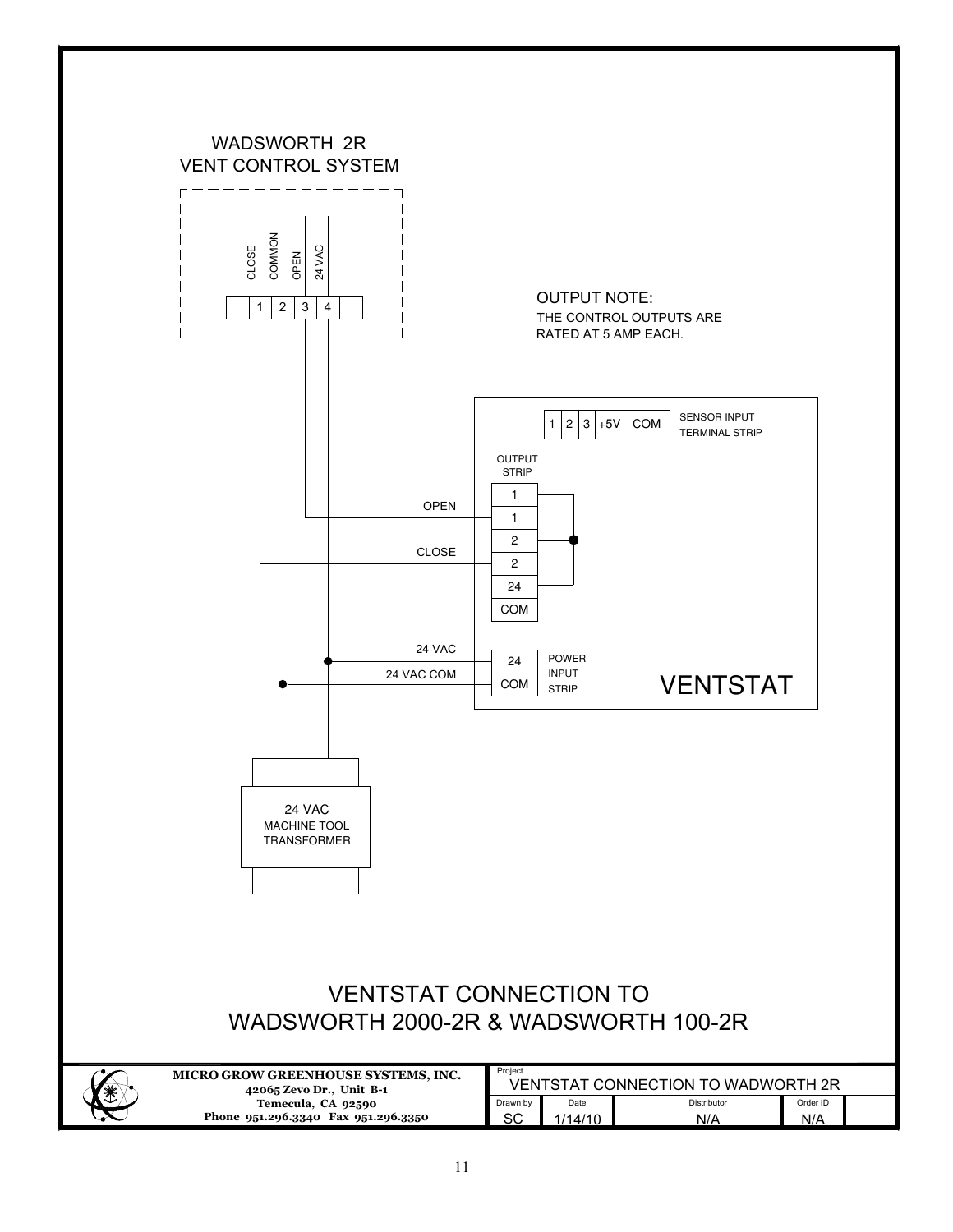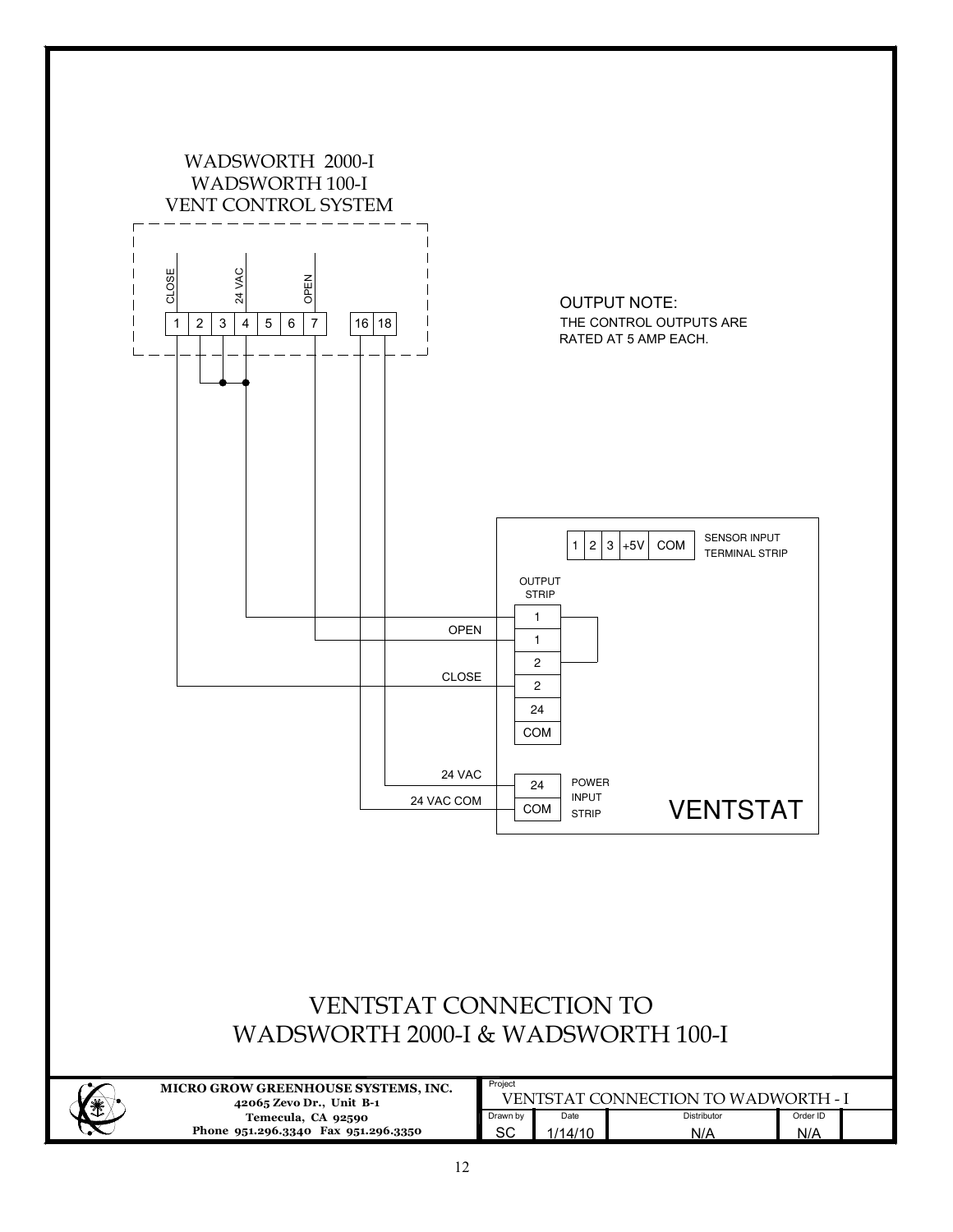